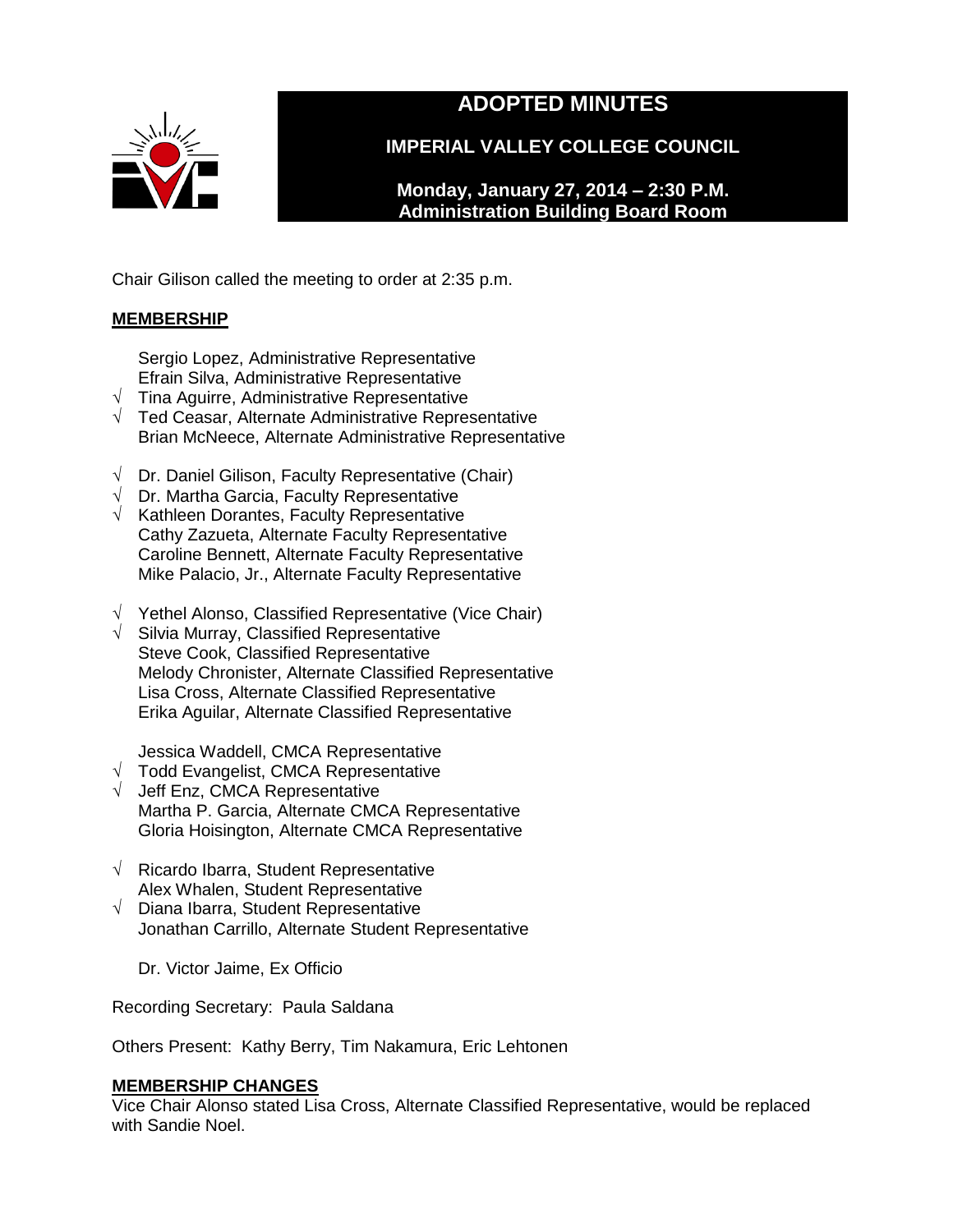ASG Representative Diana Ibarra stated Alex Whalen was no longer a member, and that a replacement would be announced at the next meeting.

# **PUBLIC COMMENT**

There was no public comment.

# **APPROVAL OF MINUTES DATED NOVEMBER 18, 2013**

M/S/C Garcia/Enz to approve the minutes dated November 18, 2013.

Motion carried.

## **AREA REPORTS/UPDATES**

## **College Council Report – Daniel Gilison**

Chair Gilison reported as follows:

- Welcomed everyone back; looking forward to a productive spring semester, including accreditation and the College Council's participation in that process.
- He and Vice Chair Alonso met with Dr. Jaime to discuss College Council agenda items for the spring semester.

# **Measure J and L Report – John Lau**

VP Lau reported as follows:

- All construction after May will stop for a period of approximately three years.
- The next construction projects will include the renovation of the 200, 300 and 800 buildings, which carries a cost of \$12 million. The start of these projects will depend on whether the state school bond passes.

# **Program Review Update – Ted Ceasar**

Dean Ceasar reported as follows:

- Program Review forms went out.
- Program Review deadline is February 21 $^{\rm st}$ .
- SPOL training would be provided for the service area program reviews.

## **Budget Update/Financial – John Lau**

VP Lau reported as follows:

- The next State budget indicates a 3% growth, with COLA just under 1%.
- All deferrals will end by next year, which means a TRANS will not be needed.

## **ASG President Update – Ricardo Ibarra**

ASG Representative Ricardo Ibarra reported as follows:

- Welcome back barbecue to take place on Thursday, January  $30<sup>th</sup>$ ; expecting 800 students.
- Nominations for the Sweetheart event are taking place; deadline to submit nomination is Friday, January 31st.

## **President's Update – Victor Jaime**

President Jaime was not present at the meeting.

# **SUB-COMMITTEE REPORTS**

## **Competitive Athletics Committee – Jim Mecate**

Eric Lehtonen reported as follows:

• The committee met in December to approve its new structure and Standing Rules which are slated to be voted at today's College Council meeting.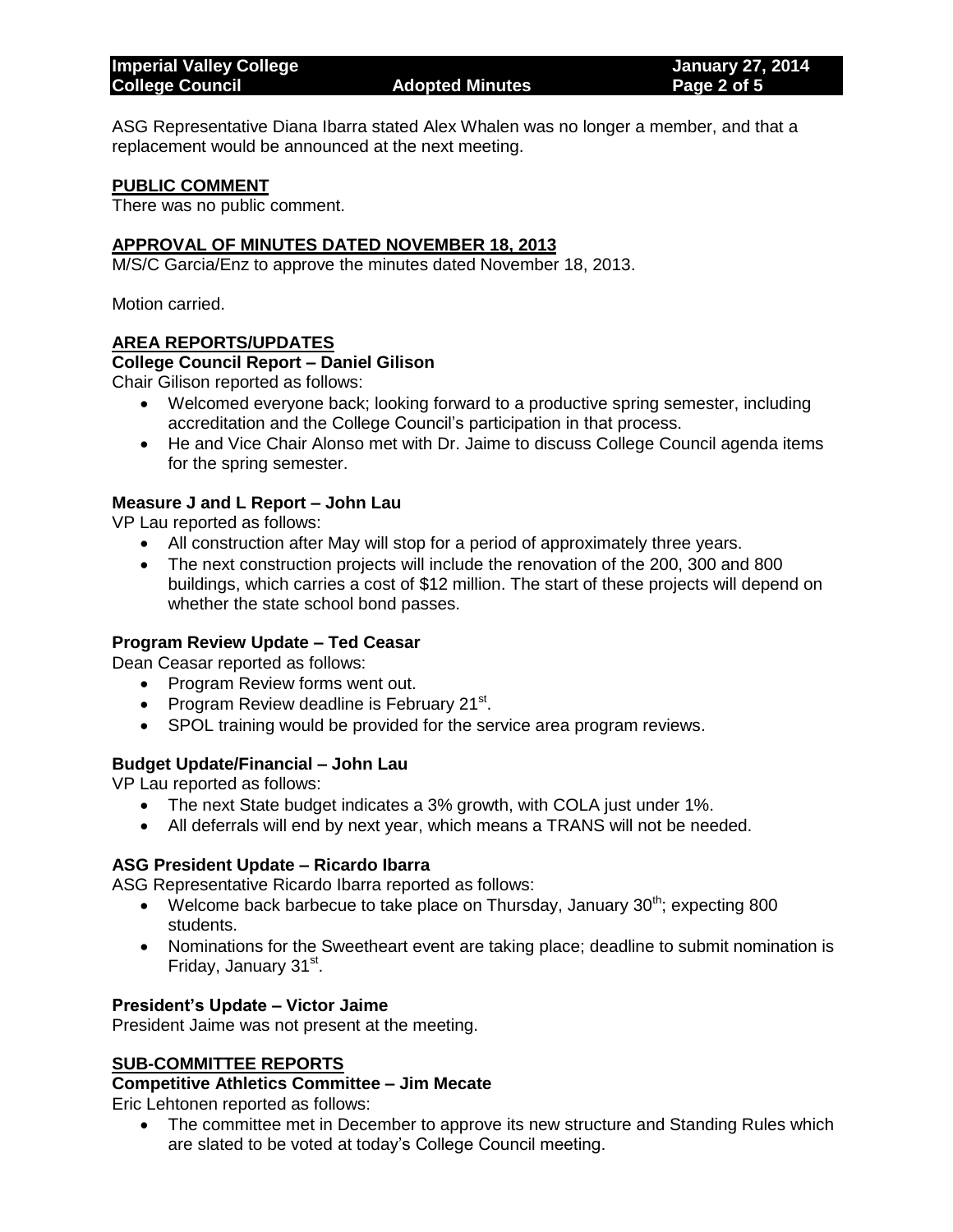# **Environmental Health & Safety Committee – Tim Nakamura**

Director Nakamura reported as follows:

- The committee would be having its first meeting of the spring semester on February 13<sup>th</sup>, at 1:30 p.m. in the Board Room.
- Announced the Campus Safety & Parking Control Department has moved to Room 902.

# **Facilities and Environmental Improvement Committee – Jeff Enz**

Member Enz reported as follows:

- He had nothing to report as the committee had not met since the last meeting.
- The next meeting is scheduled for Friday, January 31 $^{\rm st}$ .

## **Public Relations & Marketing Committee – Efrain Silva**

Vice Chair Alonso stated the committee had not met since the last meeting.

## **Student Affairs Committee – Sergio Lopez**

Chair Gilison announced Dean Lopez was out of town.

# **Campus Hour and Professional Development Committee – Tina Aguirre**

- The first meeting was held in November; the next meeting is scheduled on Tuesday, January 28<sup>th</sup>.
- Agenda will include final revision of purpose, charge, standing rules, and goals of the committee; setting of a routine meeting date and time; review of the surveys completed at the end of the fall semester; review of the ASG list of planned Campus Hour Events.

# **OTHER COMMITTEE REPORTS**

# **Academic Senate – Daniel Gilison**

Chair Gilison reported as follows:

• The Senate would be approving the ACCJC follow-up report at its next meeting on Wednesday, February 5<sup>th</sup>.

## **Budget and Fiscal Planning Committee – Martha Garcia**

VP Lau reported as follows:

- Committee challenges include:
	- o Developing a strategy to increase reserves to 16.6%.
	- $\circ$  Developing a strategy to fund the OPEB (Other Post Employment Benefits), a longterm funding process.
- **Ensuring the committee understands the budget process.**

# **Technology Planning Committee – Jeff Enz**

Chair Jeff Enz reported as follows:

• The first meeting of the semester was canceled due to it being the first week of classes; the meeting was rescheduled to February 13<sup>th</sup>.

# **Accreditation/CART Committee – Kathy Berry**

VP Berry provided the following timeline for submission of the ACCJC follow-up report:

- The draft report has been completed; final revisions would be presented to the CART Committee on Friday, January 31<sup>st</sup>.
- The College Council would hold a special meeting to accept the report.
- $\bullet$  The report would be presented to the Academic Senate on February  $5<sup>th</sup>$ .
- The report would be presented to the Board of Trustees on Wednesday, February 19<sup>th</sup>, for final approval.
- The report would then be forwarded to the ACCJC, to be received prior to March 13<sup>th</sup>.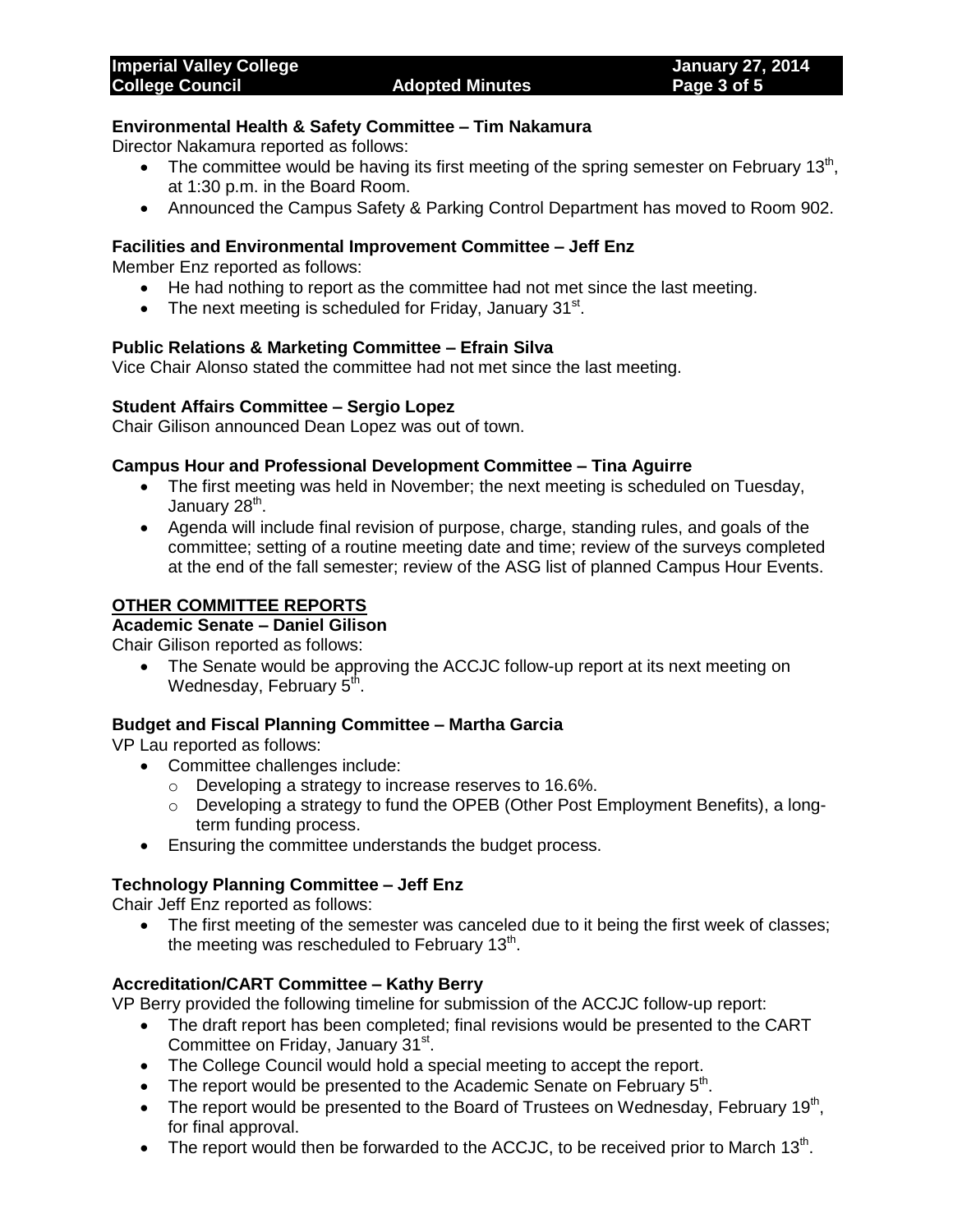The ACCJC team would visit the college sometime in March or April to discuss the report and make its recommendation to the commission.

## **Staffing Committee – TBA**

Chair Gilison stated he would inquire as to who would be reporting on behalf of the Staffing Committee.

# **START Committee – Martha Garcia**

Member Garcia stated the committee would be meeting tomorrow.

## **DISCUSSION AND INFORMATION ITEMS**

# **1. Subcommittee Update – Daniel Gilison**

Chair Gilison provided an update on each of the subcommittees. He stated the subcommittees are continuing to make quorum and meet as scheduled. He reiterated the importance of updating the websites with committee agendas and minutes for accreditation purposes.

## **2. Special Meeting to approve accreditation follow-up report – Daniel Gilison**

Chair Gilison stated a special College Council meeting would be held for purposes of approving the Accreditation follow-up report. The special meeting has been tentatively scheduled for Monday, February  $3^{rd}$ ; confirmation forthcoming. He stated it was important that quorum be made, so he asked that any members unable to attend the special meeting notify their area alternate representatives.

## **3. Nighttime campus walk results – Tim Nakamura**

Director Nakamura provided the following information:

- A campus safety walk occurred in December with Tim Nakamura, Gina Madrid, Becky Green and Rick Webster to inspect potentially hazardous areas. The results of the walk were as follows:
	- $\circ$  Found areas near the 2700 building and behind the gym which were poorly lit.
	- o Found places where the sidewalk was curved.
	- $\circ$  The hazardous and poorly lit areas were noted and would be addressed by Director Webster.

## **ACTION ITEMS**

# **1. Approval of Competitive Athletics Committee Standing Rules (Attachment A) – Eric Lehtonen**

M/S/C Alonso/Garcia to approve the Competitive Athletics Committee Standing Rules

Discussion:

Eric Lehtonen stated minor changes had been made to the committee composition. He stated the committee made quorum in December; however, there were no community members present. He stated the community members are appointed by President Jaime.

He stated the committee's scope is to evaluate and make recommendation regarding the various athletic programs, including the approval of new sport programs that are in compliance with Title IX.

Further discussion ensued regarding the condition of the tennis courts, the expense associated with resurfacing the courts, and other issues related thereto.

Motion carried.